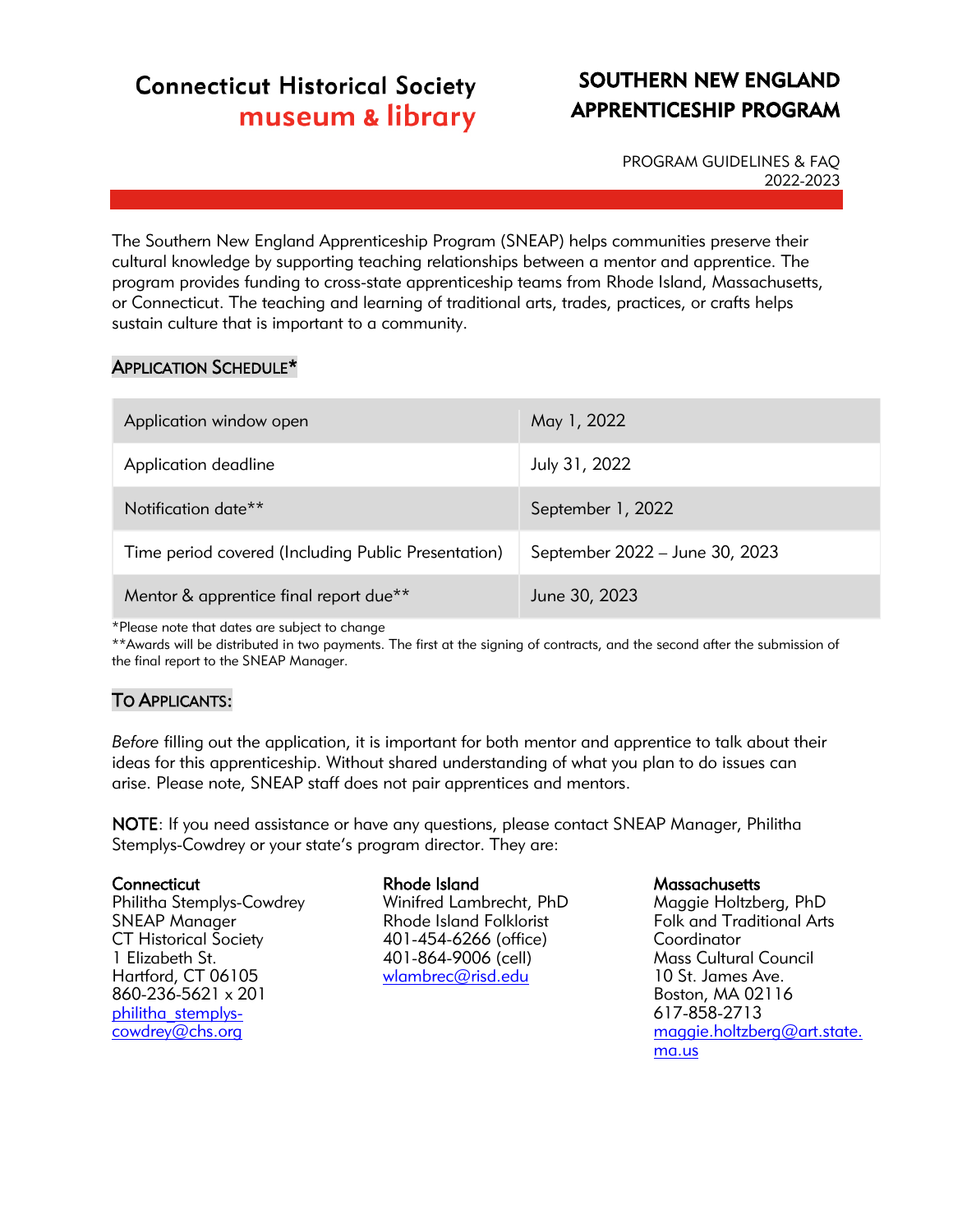# FREQUENTLY ASKED QUESTIONS

# WHAT IS A SNEAP APPRENTICESHIP IN TRADITIONAL ARTS?

Apprenticeship is a process of learning traditional practices directly from a mentor. A mentor teaches a student apprentice in person, through regular, intensive, one-on-one instruction. Mentors teach skills, meaning, and proper use of a heritage art form (trade, practice, or craft) inside a community.

# WHAT KIND OF "ARTS" DOES THIS PROGRAM SUPPORT?

This program supports the learning of *living* cultural heritage forms that are important to communities. These traditional forms are expressions of community identity and values and are usually taught informally. These traditional forms can include performing arts, crafts, trade/occupational skills, and religious, seasonal, or ceremonial traditions.

Some examples of communities and traditional forms might include:

- Occupation: blacksmithing; mandolin making; hotrod car building; taxidermy
- Ethnicity: iconography; wampum-carving; traditional food-making; cultural wedding practices
- Community: lion dance; *santos*-carving; liturgical song; hip-hop

# WHO CAN APPLY FOR THIS GRANT?

Massachusetts, Rhode Island, and Connecticut residents may apply as mentors and apprentices with someone from one of the other states. A mentor and apprentice must apply together — *we do not assign apprenticeship teams*. Two mentors who wish to exchange knowledge with one another may also apply.

# Why is this program for Southern New England and not just Connecticut?

Connecticut, Rhode Island, and Massachusetts share many different cultural communities. This program encourages cross-state connections by supporting mentors and apprentices to travel and teach across state lines.

### But I don't know anybody in another state! Can I apply anyway?

Get in contact with your state's program director (list above). They may have helpful suggestions.

### Do you ever fund same-state apprenticeships?

We consider same-state apprenticeships in Connecticut. For same-state apprenticeships in Rhode Island and Massachusetts, contact that state's program director (list above).

### Who is a mentor?

A mentor is someone who has practiced their traditional form for a long time, and who is recognized by their community as being an expert at what they do.

# Who is an apprentice?

An apprentice is someone who has the desire to learn new skills of a traditional form from a mentor. The apprentice learns cultural significance of this practice and is willing to carry the tradition forward.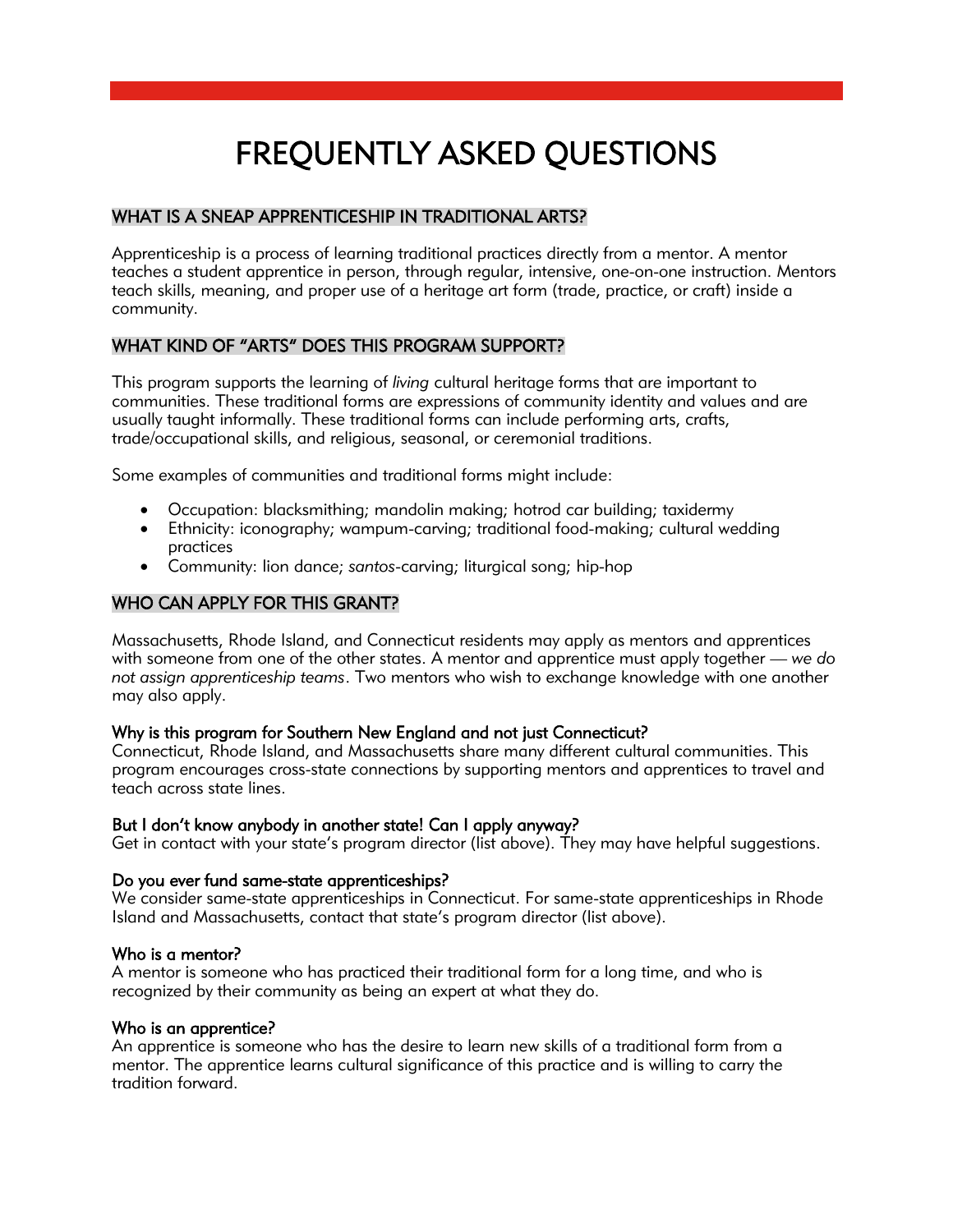# Why don't you use the term "master"?

We expect that our mentors have an expert skillset in their traditional practices and are experienced teachers who want to pass on their legacy. We acknowledge the word "master" has an array of meanings to our communities and feel that "mentor" is a more inclusive term.

# Can a mentor have more than one apprentice?

Sometimes a small group is appropriate to traditional practices. However, this is not a program that funds a mentor to teach a class. Each apprentice must fill out the "apprentice" portion of the application and submit support materials.

### I'm from a different community or heritage group from my mentor or apprentice—is this a problem?

The program favors applicants who share a common heritage. However, cultural art forms are frequently shared between groups, so please explain in your application how your apprenticeship might strengthen cross-community ties.

### Will I need reference letters?

Yes! You are to provide one or two letters of support from members of your community. These letters should describe the mentor's work and its importance to the community.

# Can someone help me with my application?

Of course! Please contact the SNEAP Manager, Philitha Stemplys-Cowdrey, at philitha stemplys[cowdrey@chs.org](mailto:philitha_stemplys-cowdrey@chs.org) or 860.236.5621 ext 201, to schedule a time to fill out the application in-person, virtually, or over the phone.

# HOW LONG DOES THE APPRENTICESHIP LAST?

Through the program, an apprenticeship can last as short a time as 3 months or as long as 10 months. For shorter, more intense timelines, consult with the SNEAP manager. (We strongly encourage the apprenticeship teams to continue their learning relationship outside of the official Apprenticeship Program.)

### Can Mentors and Apprentices apply multiple times?

Apprenticeship teams may apply for a second year when the application window is open. In fairness to newly formed apprenticeships, we ask teams who have participated in two consecutive years take one gap year before applying again.

# HOW ARE APPRENTICESHIP AWARDEES DECIDED?

Applications will be reviewed by a panel of folk and traditional art specialists, artists, community leaders, and tradition bearers. Decisions are made based on these criteria:

- Traditionality and artistic excellence of the mentor artist
- Apprentice's familiarity with the art form and commitment to continuing it
- Involvement of both mentor and apprentice in their community
- Effectiveness of the teaching plan
- Feasibility of the required public presentation
- Difficulty in finding a mentor or apprentice for this art form
- Balance of distribution of apprenticeships among traditions, communities, and geographic areas
- Flexibility/ability of teams to utilize distance-learning if needed

### How will I know if I was selected for the apprenticeship?

Applicants who are selected for the program will be notified by e-mail or phone call in early September of 2022.